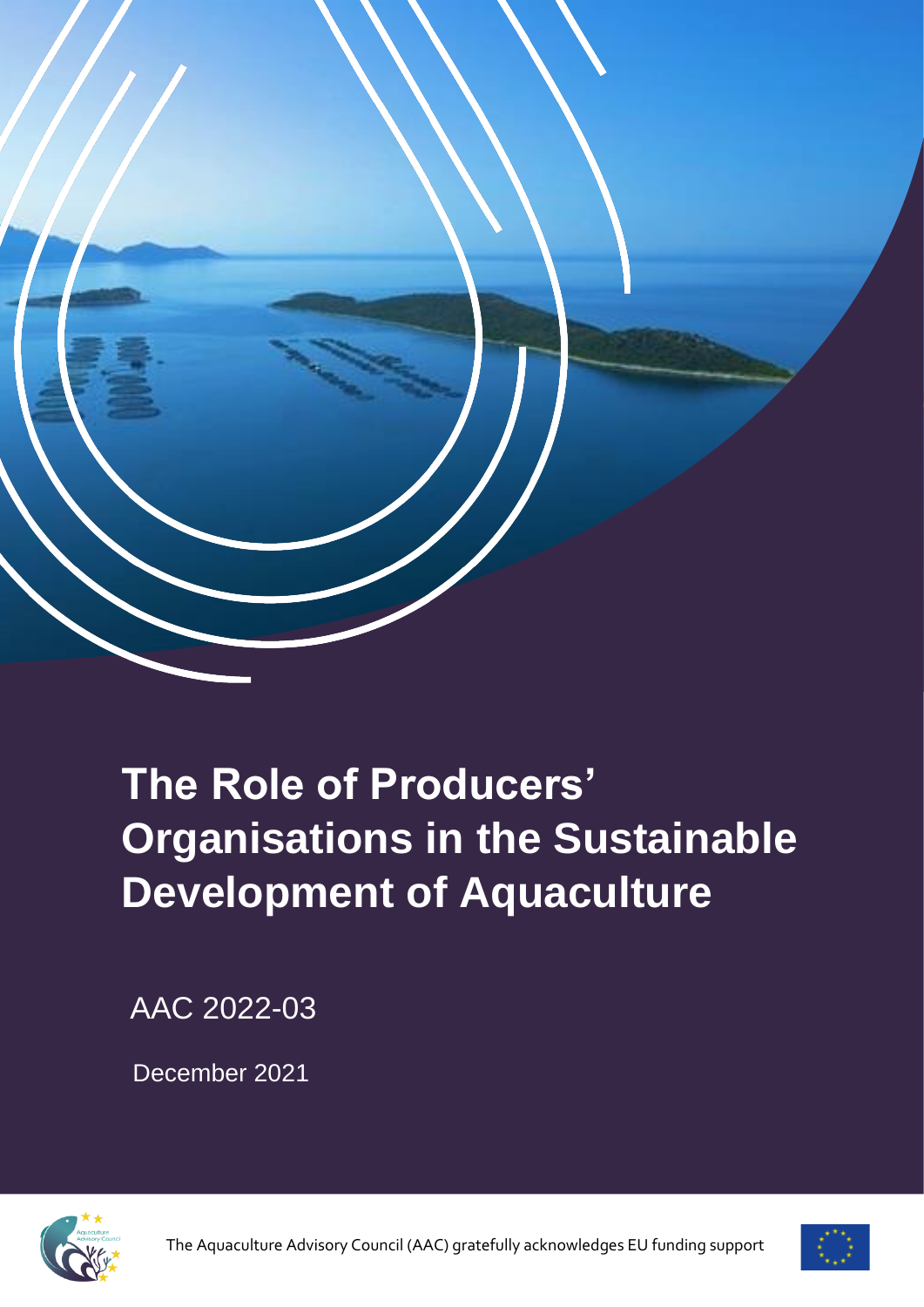

# <span id="page-1-0"></span>**Index**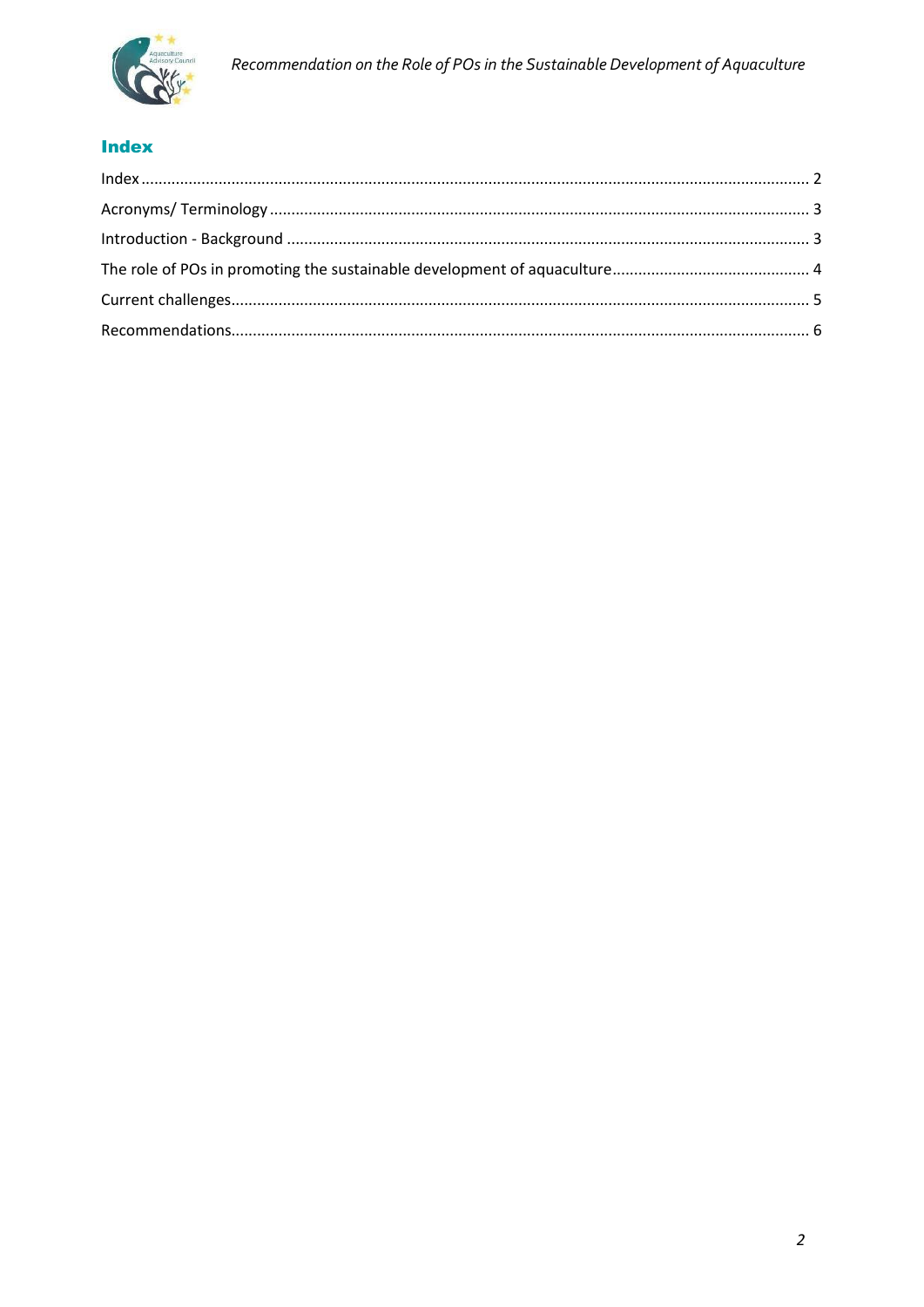

#### <span id="page-2-0"></span>Acronyms/ Terminology

| AAC          | <b>Aquaculture Advisory Council</b>               |
|--------------|---------------------------------------------------|
| <b>APOs</b>  | Associations of POs                               |
| <b>CFP</b>   | <b>Common Fisheries Policy</b>                    |
| <b>CMO</b>   | Common Market Organisation                        |
| <b>EMFF</b>  | European Maritime and Fisheries Fund              |
| <b>EMFAF</b> | European Maritime, Fisheries and Aquaculture Fund |
| EU           | European Union                                    |
| МA           | Managing Authority                                |
| MS           | Member State (of the EU)                          |
| <b>PMP</b>   | Production and Management Plan                    |
| PO           | <b>Producer Organisation</b>                      |

#### <span id="page-2-1"></span>Introduction - Background

The reformed Common Fisheries Policy (CFP) and the Common Market Organisation (CMO) encouraged the creation of aquaculture Producer Organisations (POs) and enhanced their responsibilities with a view of contributing to the objectives of those policies and promoting sustainability, food security, growth and employment through the management and implementation of collective actions.

POs can be defined as any entity that has been formed and is controlled by producers in a specific sector to jointly pursue one or more of the objectives listed in the CMO Regulation, whether or not the entity is formally recognised. POs can take various legal forms, including cooperatives, associations or commercial organisations in which aquaculture producers are shareholders.

POs are expected to carry out a complex exercise, namely, to develop and submit for approval to their managing authorities' Production and Marketing Plans<sup>1</sup> (PMPs), whereas the European Maritime and Fisheries Fund (EMFF) allows for public financing for the development and implementation of the PMPs<sup>2</sup>.

The PMPs contain mandatory measures to ensure the environmental sustainability of aquaculture activities<sup>3</sup> and provisional market-oriented measures to strengthen farmers' market position. In brief, it could be identified as a "sustainability plan" for aquaculture.

 $<sup>1</sup>$  Regulation EU No 1379/2013 on the common organisation of the markets in fishery and aquaculture products</sup>

<sup>2</sup> Regulation EU No 508/2014 on the European Maritime and Fisheries Fund

<sup>3</sup> Commission recommendation on the establishment and implementation of the Production and Marketing Plans, 2014/117/EU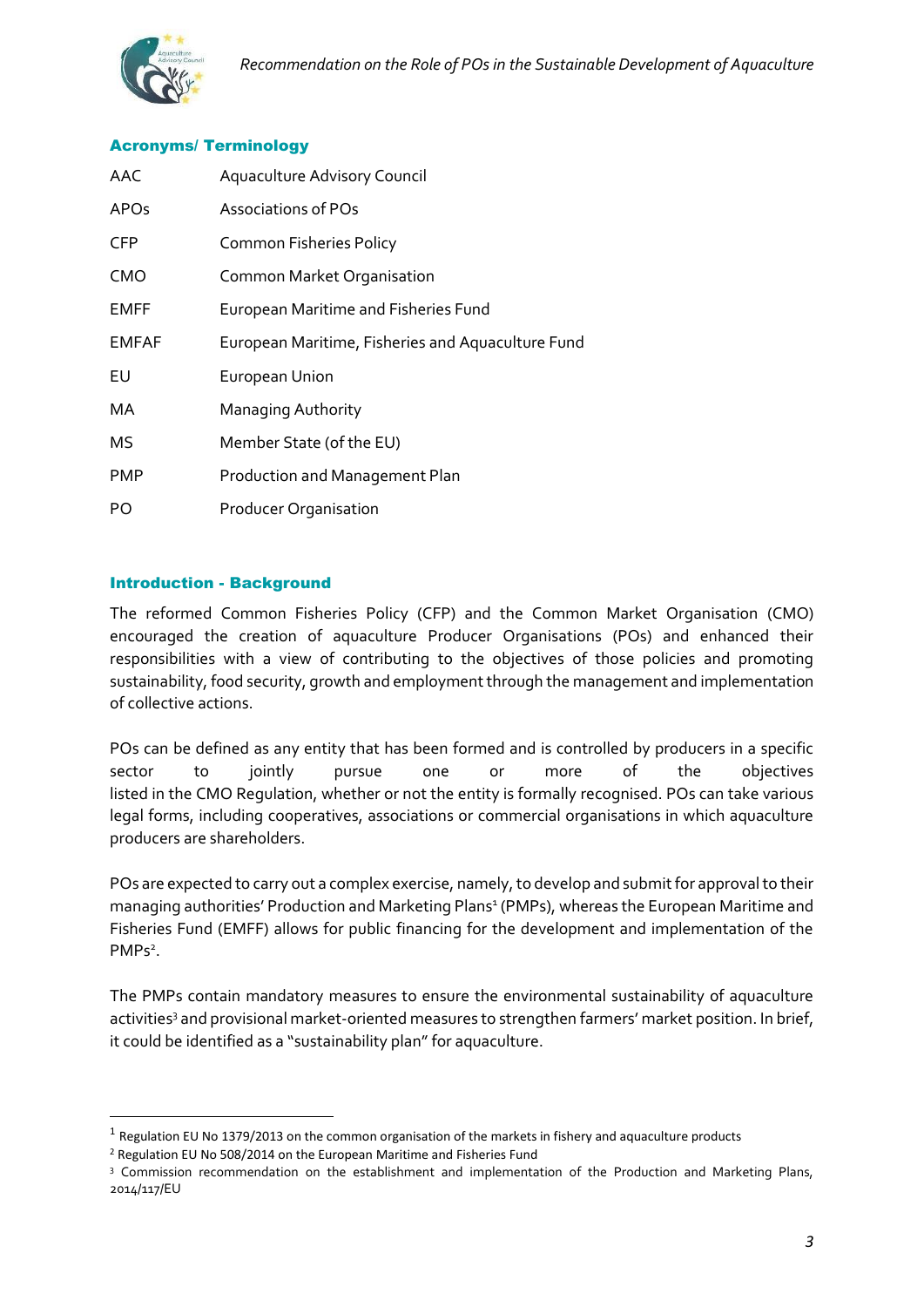Recently, the European Commission (EC) adopted two strategic policies: the European Green Deal to address climate change and environmental degradation and the Farm to Fork Strategy for a fair, healthy and environmentally friendly food system.

POs are also a key element in achieving the objectives of these strategies. Farmed fish and seafood generate a lower carbon footprint than animal production on land<sup>4</sup>, and POs can elaborate the PMPs collective measures to further improve the carbon footprint of aquaculture operations and to assist the transition to a sustainable food system that will deliver affordable foods, improve the incomes of primary producers, improve environmental and animal welfare, and reinforce the EU's competitiveness. Furthermore, the situation faced by the aquaculture sector due to the outbreak of COVID-19 has demonstrated the value of PO for collective action<sup>5</sup> .

Within this context, it is necessary to further enhance the responsibilities of POs and provide the necessary financial support to allow them to play a more meaningful role in the day-to-day management of aquaculture, while respecting the framework defined by objectives of the CFP, CMO, Green Deal and Farm to Fork strategy.

According to data available from the EC, in 2021, more than 210 POs were recognised by EU countries under common EU-wide rules<sup>6</sup>. Out of the 210 POs, only 34 are related to aquaculture (16%), a figure that demonstrates a very low uptake from the aquaculture sector. More specifically, 12% (26 POs) of the total recognised POs represent finfish aquaculture (marine and fresh water), and almost 4% (8 POs) represent shellfish producers.

The objective of this recommendation is to:

- 1. Present the enhanced role of aquaculture POs in promoting the sustainable development of aquaculture and contributing to the objectives of strategic European policies.
- 2. Provide feedback on the difficulties faced by existing POs in implementing their PMP or on individual stakeholders to set up a PO.
- 3. Propose actions that encourage the creation of POs and their effective contributions to the sustainable development of aquaculture.

## <span id="page-3-0"></span>The role of POs in promoting the sustainable development of aquaculture

Within the framework defined by the objectives of the CFP, CMO, Green Deal and Farm to Fork strategy and the Strategic guidelines for more sustainable and competitive EU aquaculture for the period 2021 to 2030, POs are expected to perform functions to promote and ensure sustainable aquaculture activities. The main reasons for individual producers to set up new or join existing POs are as follows:

− Strengthening the **market position** of farmers through increased market access

*(e.g. production planning, joint selling and supply, price stabilization, level playing field, communication and promotion, self-regulatory initiatives including setup of quality signs)*

<sup>4</sup> A Farm to Fork Strategy for a fair, healthy and environmentally-friendly food system, COM(2020) 381 final

<sup>5</sup> Strategic guidelines for a more sustainable and competitive EU aquaculture for the period 2021 to 2030, COM(2021) 236 <sup>6</sup> [https://ec.europa.eu/oceans-and-fisheries/fisheries/markets-and-trade/seafood-markets\\_en#ecl-inpage-40](https://ec.europa.eu/oceans-and-fisheries/fisheries/markets-and-trade/seafood-markets_en#ecl-inpage-40)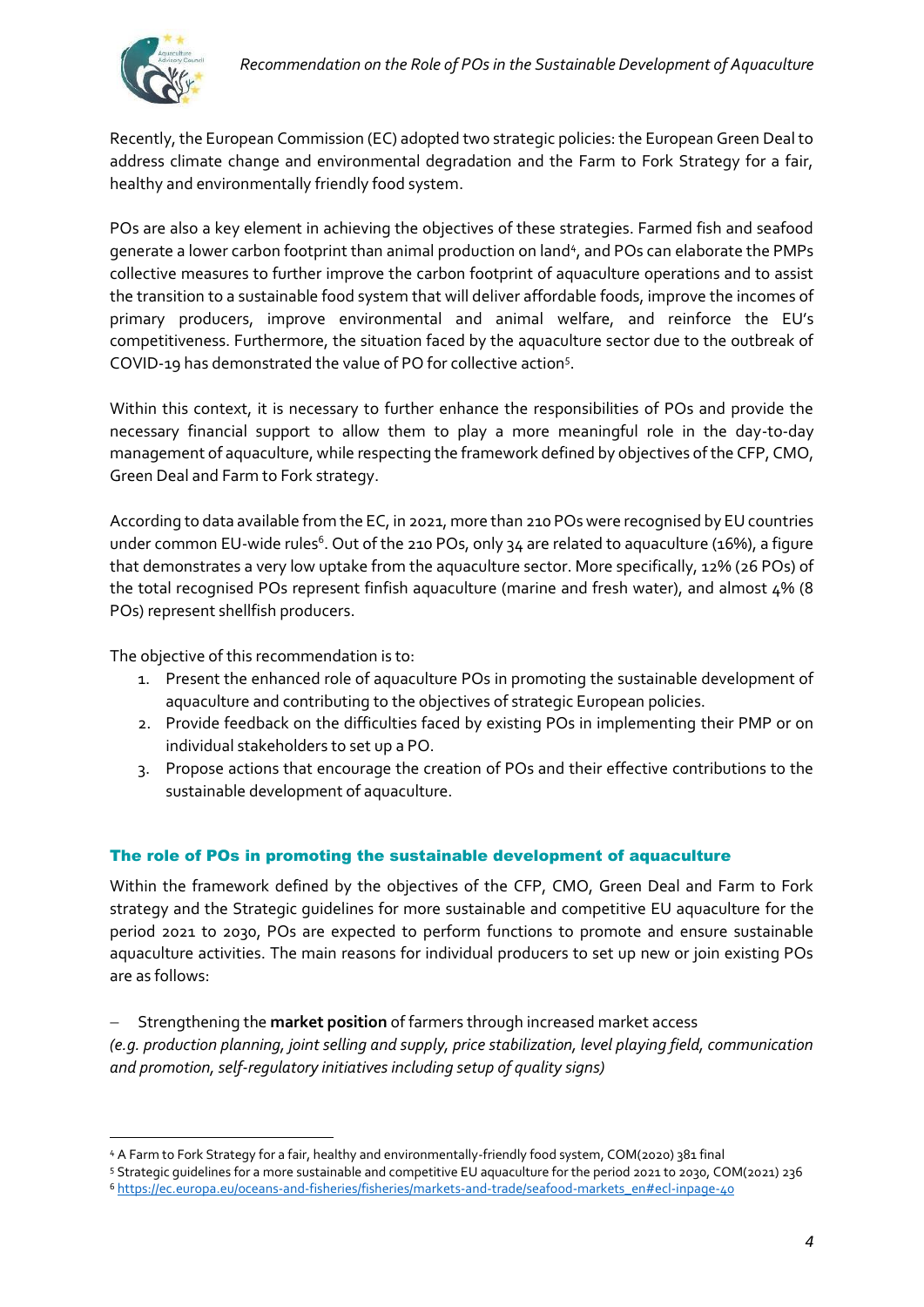

*aquaculture sector).*

− *Provide technical assistance to the members to improve the quality of the final product and/or the efficiency in production. (e.g. through better access to technical knowledge, risk management mechanisms)* 

− Improve the **governance** of aquaculture *(e.g. participation in policy making, reduce administrative burden, promote spatial planning for aquaculture and guarantee food supply and security, ensure monitoring and data collection of the* 

− Establish conditions for the **sustainable growth** of aquaculture through improved **environmental performance**

*(e.g. assessment and monitoring of the environmental impact of aquaculture activities, promote best practices to improve animal health and welfare, promote the sustainable exploitation of fisheries resources, improve carbon footprint)*

- − Promote the **competitiveness of EU** aquaculture production *(e.g. improve market intelligence to link aquaculture with market demands, engage in R&D activities to shape a high-performance aquaculture industry)*
- − Promote a **level playing field**, *particularly with imports from third countries (e.g. application of sustainability, production and social standards equivalent to those which apply to Union products).*
- − Improve the sector's **social acceptability**  *(e.g. raise public awareness about aquaculture and its products, improve consumer information with notification and labelling).*

## <span id="page-4-0"></span>Current challenges

The latest available figures<sup>7</sup> concerning the implementation of the CMO and EMFF provisions demonstrate a low uptake related to the creation of POs and the implementation of PMPs. The commitment rate across the EU of the total allocated budget from the EMFF for the implementation of the PMP, according to the most recent FAME report, was 34.4%, and the absorption rate was 29%. Further, only 11 POs benefited from the provisions to set up a new PO.

The main reasons behind this are legal uncertainties and financial difficulties, including the following:

1. Existing aquaculture associations and/or independent producers face difficulties in transforming or setting up a new PO under the CMO due to the complex recognition framework, which varies between Member States (MS). In certain cases, OPs are obliged to place in the market the productions of their Members, or they have to comply with legal restrictions at the national level that are irrelevant to the objectives of the CMO and prohibit the setup of a PO.

<sup>7</sup> [https://ec.europa.eu/oceans-and-fisheries/system/files/2020-12/emff-implementation-report-2019\\_en.pdf](https://ec.europa.eu/oceans-and-fisheries/system/files/2020-12/emff-implementation-report-2019_en.pdf)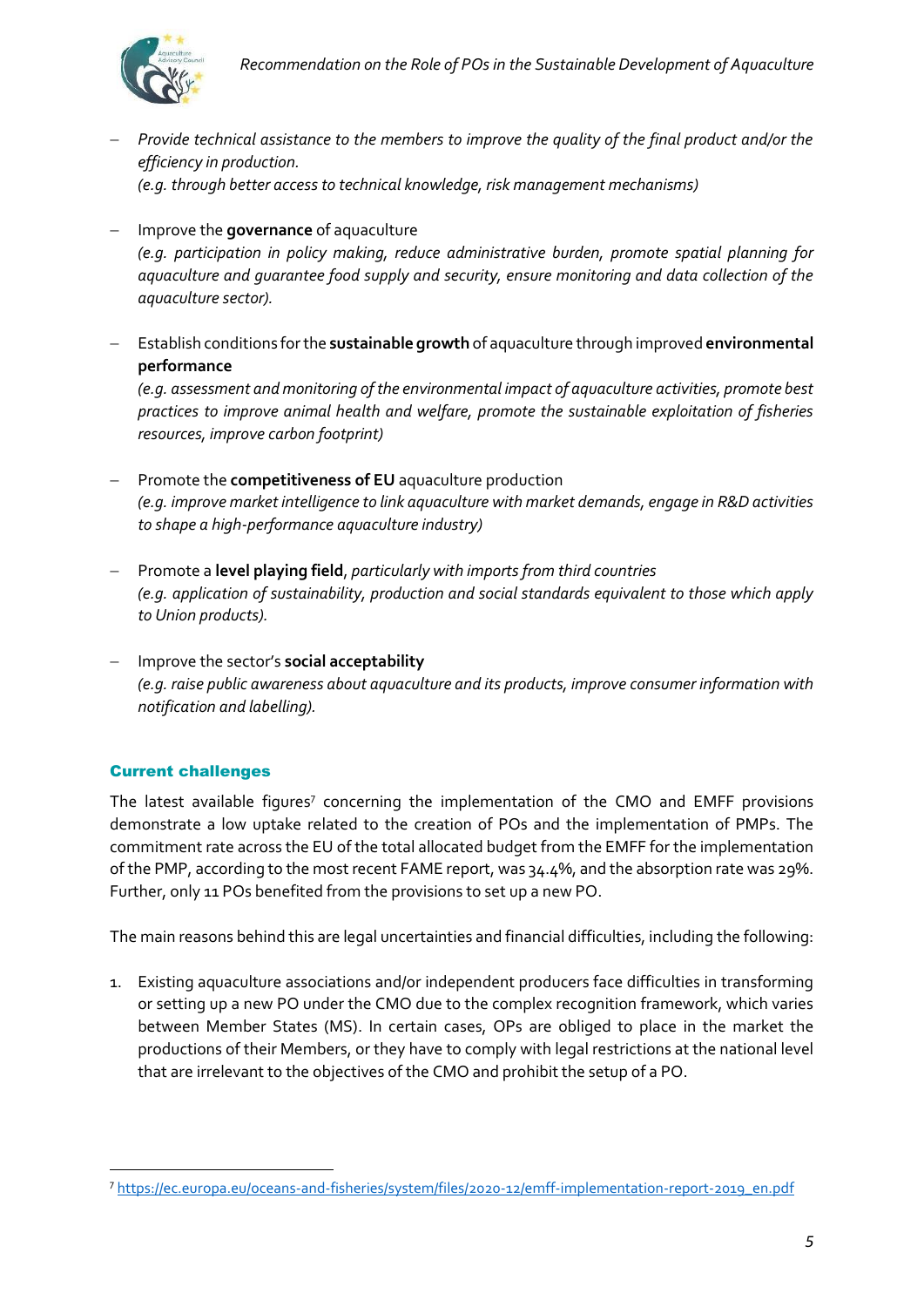

- 2. The implementation of the complex set-up and recognition framework of POs requires the employment or outsourcing of specialized knowledge and expertise, which in many cases is not affordable for family-owned farms and SMEs of the fragmented aquaculture sector in the EU.
- 3. The financial support for the creation of POs and the implementation of PMPs also varies greatly between MS. As the PO's main activity is not exclusively linked to selling production, the support offered under Article 66 of R508/2014 limits the access of POs, which could apply to cooperatives or similar entities. There is confusion about the eligibility criteria for certain actions.
- 4. There are legal uncertainties regarding the eligibility period and the advance payments of eligible actions. In certain cases, the approved PMPs were implemented only to a partial extent using their own funding.
- 5. The lack of a concrete framework to create and fund a transnational PO.
- 6. The late approval of the EMMF created confusion about the eligible period of actions implemented by the POs.

Within this context, the actual effectiveness of the approved PMPs for the period 2014–2020 might be lower than the expected one<sup>8</sup>. Additionally, certain collective actions require a few years to prove their effectiveness.

#### <span id="page-5-0"></span>Recommendations

The AAC considers that Aquaculture POs are key to achieving the objectives of the CFP, the CMO, the Green Deal and Farm to Fork strategy. To strengthen the competitiveness, effectiveness and viability of the POs, the AAC proposes that the EC:

- 1. Conducts an assessment analysis about the implementation of the CMO/EMMF related to the POs provisions and provides further guidance to the MS to achieve homogeneous implementation and harmonize the criteria for the creation of the POs and the funding of their PMPs.
- 2. Organizes training sessions and develops a dedicated space to exchange best practices and know-how between POs, associations and producers, disseminating how to improve the effectiveness of existing POs and encourage the creation of new POs.
- 3. Creates an inventory of measures that have been deployed from aquaculture and fisheries POs to improve the quality of the PMPs and contribute effectively to the objectives of the CFP, CMO, Green Deal and Farm to Fork strategy.
- 4. Provides further guidance for the creation of transnational associations of POs to allow synergies of actions implemented by a group of POs and effectively address challenges that cannot be dealt with at the national level (e.g. the establishment of a level playing field, EUwide educational campaigns).

<sup>8</sup> Interim assessment of the implementation of Production and Marketing Plans, ISBN: 978-92-79-64117-6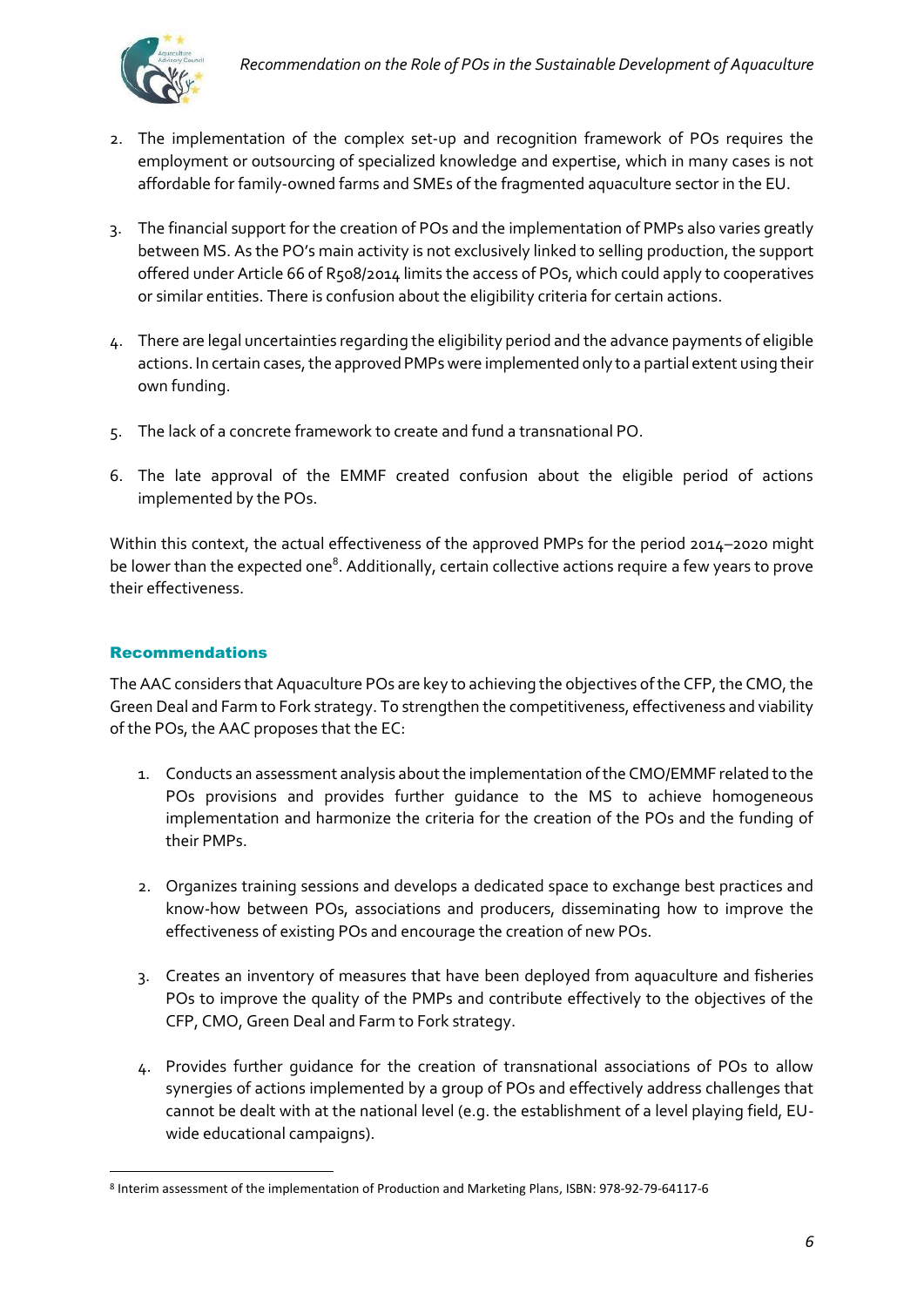

- 5. Facilitates prepayments from the EMMF to encourage own initiatives to set up and recognize aquaculture POs.
- 6. Introduces a timely EMFAF 2021–2027 to enable optimum support for POs.